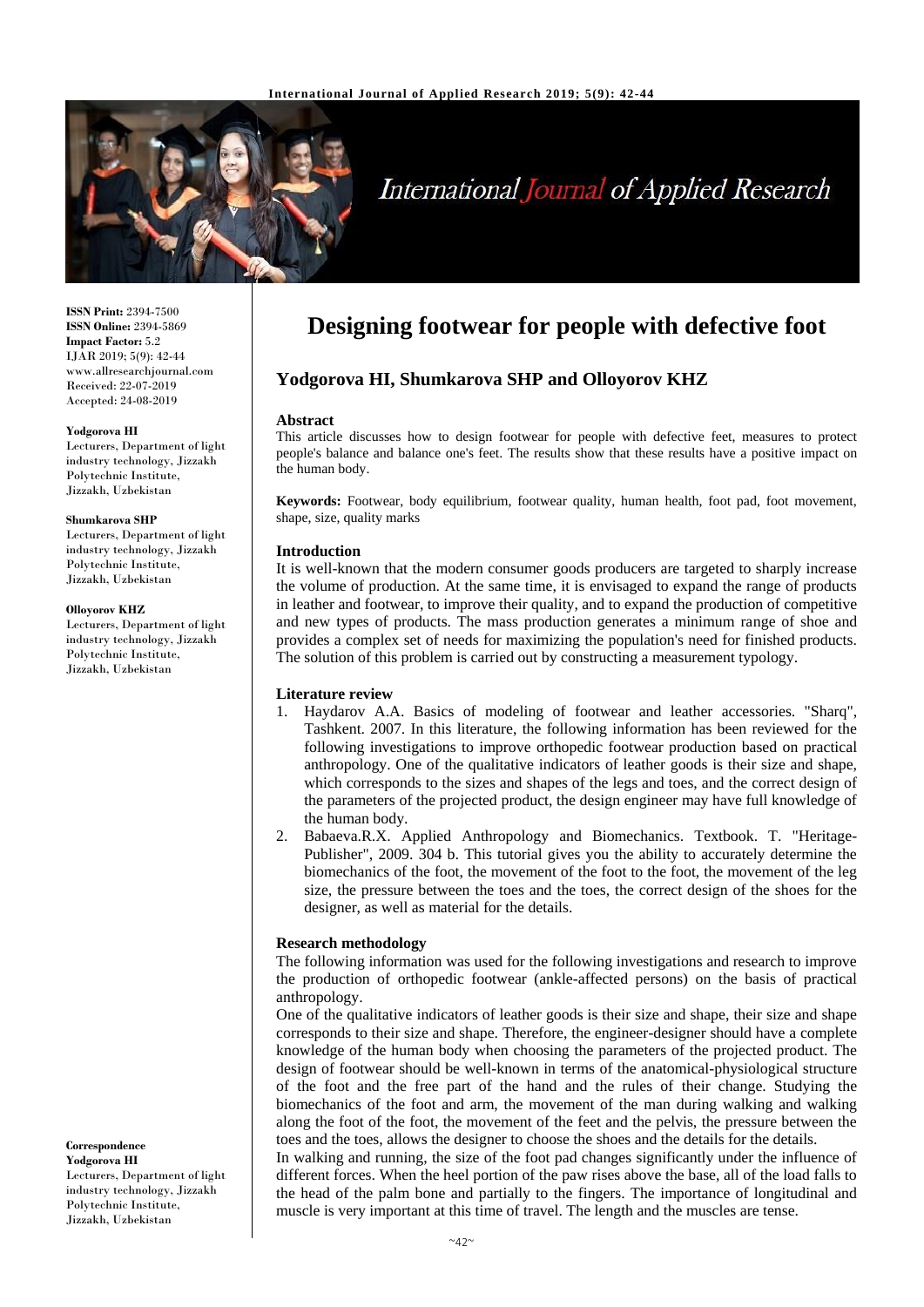Tensioning them causes partial change in the transverse dimensions of the foot portion of the leg. At the same time, the apneurosis of the pawl tends to be like a bow.

The fingerprinting of the fingers and the twisting of the finger-tips around the axis of the rotation of the finger and the fingerprinting of the fingers on the ground lead to the prolongation of the footprint. Thus, with the removal of the compensation, the lower part of the leg of the foot extends significantly from the bones of the palm. The same phenomenon occurs when the heel is raised on the heel.

When turning to the penetration, the front part of the legs increases the base surface (footprint) of the foot to 17.5-21 mm. At the same time, bending tenderness and shortening of the muscles reduce the back of the paw by 5.5mm.

The width of the crown decreases by 4-6 mm when it is on the pallet. When the paw rises, the split part is also of the smallest size.

When standing up, it is shown that the size of the leg of the toe should increase by 2% and 4-4.5% depending on the pinch.

The size of the ankle varies considerably when you move the toes to the smallest part of the pawl. When you base on one leg, the size of your embrace through the compensation and bumping points is the highest.

The size of the embryo over the sheets varies less. The change in the size of the legs is substantially the same in different morphological groups, but the difference is only in their size. Often the transverse dimensions are small in size when returning to the heel.

It is necessary to produce the internal size and shape of the footwear, based on the above, not on the static size, but on the motion and the elevation of the heel to the height of the heel. When wearing shoes, the nerves and blood circulatory system (arteries, veins, and capillaries) function in the leg pouch.

The rationality of the mold is assessed by the amount and the pressure of the foot on the foot pad, by turning a large number of leg cuffs into cross-linked sections of the shoe shape based on the aggregate shapes and sizes. Therefore, special attention is paid to the theoretical and experimental investigations of the interaction force and the permissible strength of the shoe in the range of the analytic method of transforming the shape and size of the leg area into mold parameters.

During loading, the height, width, and height of the embryo, especially the fingers, increase the size of the toes. When downloaded, the shape and size of the pad return to its original state. In shoes, the foot is different from the state of the holder. The base and tear sheltie of the footwear limits the mobility of the toes and squeezes it during loading. This event results in pressure on the top and side surfaces of the foot pad at the top of the shoe.

When it comes to the pressure on the trace of the pacemaker, there is a reaction force distribution on the base surface.

During the operation, shoes are exposed to similar forces. In V. Piiba's research, the hypothesis suggests that the upper parts of the shoe can be used as an elastic (shell) crust. Depending on the distribution of footwear details on the leg cuff, the deformation of the soft tissue and the shoe detail depends on the geometric and power settings.

The foot cuff can be seen in the cut shape, which is defined as the geometric pattern of the shoe system and the sophisticated contact surfaces with the interior of the shoe. This contact surface can be fully imaged with up to 8 transverse-vertical sections. These segments are perpendicular to the neutral base (base) plane, the pterion (the most 0.18 *Lо.п*., 0,3 *Lо.п*., 0,4 *Lо. п.*, 0,5 *Lо п* , 0,62 *Lо. п.* , 068 *Lо. п.*, 073 *Lо. п.* ва 0,8 *Lо. п.* equal distances (Picture 1).



**Fig 1**: Segments on the foot pad (a) are the scheme for the generation of power moments in forces (b) and compensation (c) and back (g) impacts on open type footwear.

To describe footwear in all ages, the following conditions are considered: a basic condition, a condition of anxiety, an all-legged condition, a back stroke. These four states represent the basic periods of walking, without taking into account intermediate states. These can be summarized by describing all the changes in the size and shape of the foot paw.

#### **Results of the analysis.**

Footwear with different headrest height has been studied by using the leg clamp pressure on the base. As a result, the characteristic points of the foot cuff and the pressure associated with the height of the shoe were determined to vary from zero to dose.

Regardless of the height of the headrest, the greatest pressure is standing under the bones of the ankle bone, at the head of the fifth skeleton and under the thumb. As the height of the poshna changes, the base length increases and the pressure of the panja parts changes to the pressure.

Footwear heel height  $B_k$  (20, 30, 40, 50*MM* and so forth) is the main parameter of the rise angle relative to the base line. Because the corner provides the most accurate picture of the